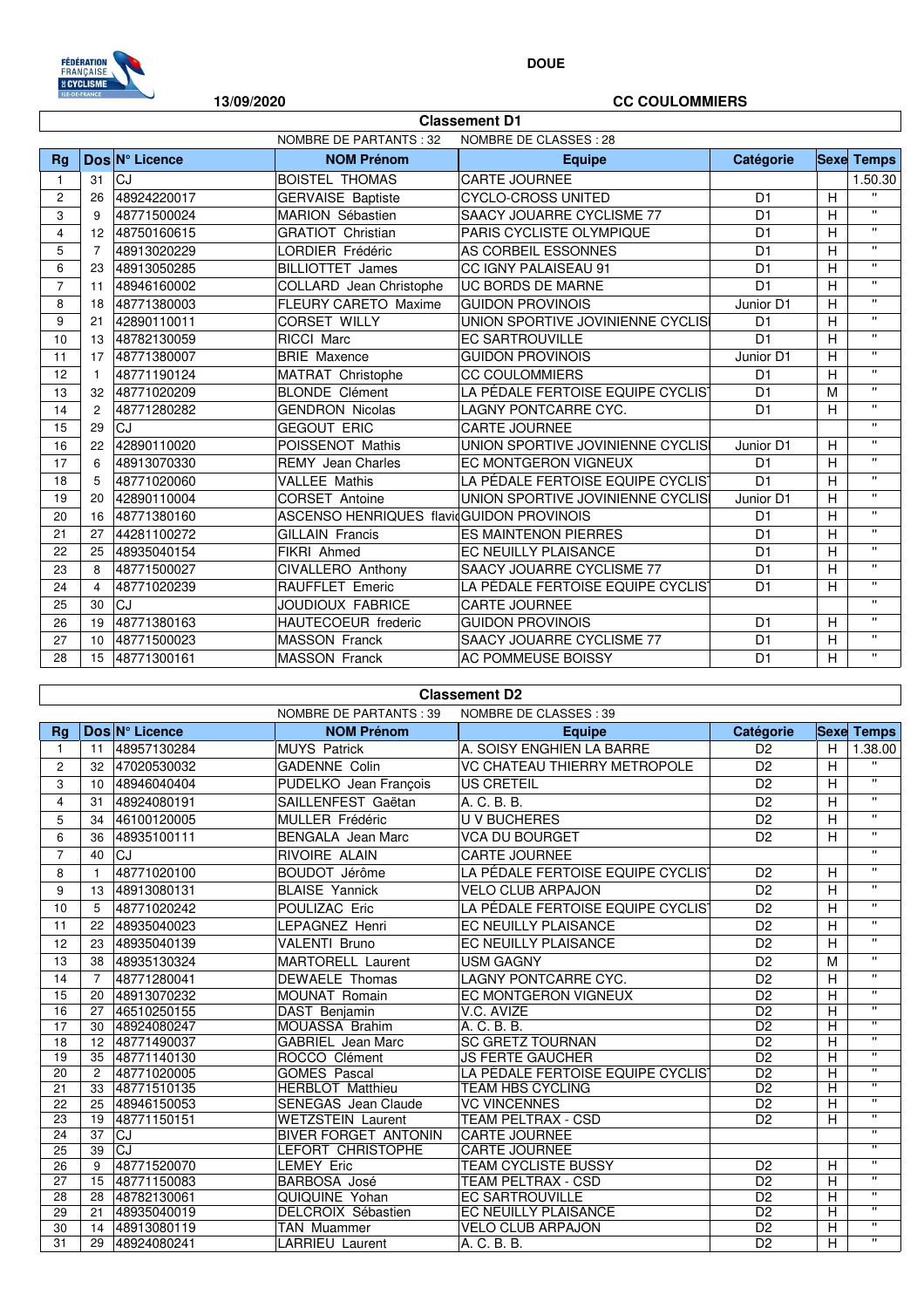| 32 | 26 | 48913260092 | BRAN Adi Leontin                  | <b>AC ORSAY</b>                   | D2             | $\cdots$ |
|----|----|-------------|-----------------------------------|-----------------------------------|----------------|----------|
| 33 |    | 48771020036 | PARIS Richard                     | LA PÉDALE FERTOISE EQUIPE CYCLIST | D <sub>2</sub> | - 11     |
| 34 |    | 48771020241 | LAVENANT Pascal                   | LA PÉDALE FERTOISE EQUIPE CYCLIST | D <sub>2</sub> |          |
| 35 | 8  | 48771150038 | <b>TESSON Denis</b>               | TEAM PELTRAX - CSD                | D2             |          |
| 36 | 6  | 48771150192 | MARIA Didier                      | TEAM PELTRAX - CSD                | D2             | - 11     |
| 37 |    | 48771150019 | RICHARD Olivier                   | TEAM PELTRAX - CSD                | D2             |          |
| 38 |    | 48771280086 | <b>DOS SANTOS Fernando</b>        | ILAGNY PONTCARRE CYC.             | D2             | $\cdots$ |
| 39 | 24 | 48935150397 | BEN EL KHEZNADJI Thomas EC AULNAY |                                   | D2             | $\cdots$ |

|                         | <b>Classement D3</b>                                    |                |                             |                                  |                 |                |                         |  |  |
|-------------------------|---------------------------------------------------------|----------------|-----------------------------|----------------------------------|-----------------|----------------|-------------------------|--|--|
|                         | <b>NOMBRE DE PARTANTS: 48</b><br>NOMBRE DE CLASSES : 45 |                |                             |                                  |                 |                |                         |  |  |
| <b>Rg</b>               |                                                         | Dos N° Licence | <b>NOM Prénom</b>           | <b>Equipe</b>                    | Catégorie       |                | <b>Sexe Temps</b>       |  |  |
| $\mathbf{1}$            | 47                                                      | 46510410265    | <b>BOULE LAURENT</b>        | CYCLO <sub>51</sub>              | D <sub>3</sub>  | M              | 1.34.00                 |  |  |
| $\overline{2}$          | $\overline{2}$                                          | 48771190026    | <b>GAUTHE Fabien</b>        | <b>CC COULOMMIERS</b>            | D <sub>3</sub>  | $\overline{H}$ | 0.00.15                 |  |  |
| 3                       | 29                                                      | 48771280259    | <b>BOURGUIGNON Frédéric</b> | LAGNY PONTCARRE CYC.             | $\overline{D3}$ | $\overline{H}$ |                         |  |  |
| $\overline{\mathbf{4}}$ | 16                                                      | 48771500028    | CIVALLERO José              | SAACY JOUARRE CYCLISME 77        | D <sub>3</sub>  | H              | 0.02.15                 |  |  |
| 5                       | 35                                                      | 48771510136    | <b>ELLNER Hermann</b>       | <b>TEAM HBS CYCLING</b>          | D <sub>3</sub>  | Н              | $\mathbf{u}$            |  |  |
| 6                       | 13                                                      | 48935040087    | <b>THEURET Marc</b>         | EC NEUILLY PLAISANCE             | $\overline{D3}$ | H              | $\overline{w}$          |  |  |
| $\overline{7}$          | 32                                                      | 48771130226    | SAILLENFEST Olivier         | <b>VC FONTAINEBLEAU AVON</b>     | D <sub>3</sub>  | H.             | $\overline{\mathbf{u}}$ |  |  |
| 8                       | 24                                                      | 48946160049    | <b>BOTTINI William</b>      | UC BORDS DE MARNE                | D <sub>3</sub>  | H              | $\overline{w}$          |  |  |
| $\overline{9}$          | 39                                                      | 46510230104    | FOISELLE Laurent            | P.SUIPPASE                       | D <sub>3</sub>  | $\overline{H}$ | π                       |  |  |
| 10                      | 9                                                       | 48935040095    | <b>DESESQUELLE William</b>  | <b>EC NEUILLY PLAISANCE</b>      | D <sub>3</sub>  | H              | $\overline{\mathbf{u}}$ |  |  |
| 11                      | 49                                                      | lCJ.           | <b>HORNN JEAN PIERRE</b>    | <b>CARTE JOURNEE</b>             |                 |                | $\overline{w}$          |  |  |
| 12                      | 25                                                      | 48782160102    | MICHAELI Andre              | EC VELIZY 78                     | D <sub>3</sub>  | Н              | $\overline{w}$          |  |  |
| 13                      | 20                                                      | 48771150210    | <b>REINE Thierry</b>        | <b>TEAM PELTRAX - CSD</b>        | D3              | н              | $\overline{\mathbf{u}}$ |  |  |
| 14                      | 7                                                       | 48771090317    | <b>BERECK Franck</b>        | <b>US NEMOURS ST PIERRE</b>      | D <sub>3</sub>  | H              | $\overline{\mathbf{u}}$ |  |  |
| 15                      | 51                                                      | lCJ.           | <b>DUBUSSET ALAIN</b>       | <b>CARTE JOURNEE</b>             |                 |                | $\overline{11}$         |  |  |
| 16                      | 40                                                      | 42891050193    | IZARN Stéphane              | <b>VELO CLUB DU SENONAIS</b>     | D3              | H              | $\overline{\mathbf{u}}$ |  |  |
| 17                      | 27                                                      | 48771080019    | SENET Frédéric              | AS CHELLES                       | D <sub>3</sub>  | H              | $\overline{\mathbf{u}}$ |  |  |
| 18                      | 10                                                      | 48935040148    | <b>LEGENTIL Serge</b>       | <b>EC NEUILLY PLAISANCE</b>      | D <sub>3</sub>  | H.             | $\overline{w}$          |  |  |
| 19                      | 45                                                      | lCJ.           | <b>VOLENTE FREDERIC</b>     | <b>CARTE JOURNEE</b>             |                 |                | $\overline{w}$          |  |  |
| 20                      | 42                                                      | 46572140005    | <b>BECHIR Clément</b>       | ETOILE MARLIENNE CYCLISTE COMPET | D <sub>3</sub>  | H              | π                       |  |  |
| 21                      | 37                                                      | 48935340001    | <b>ARBEY Eric</b>           | <b>CYCLING 4 FUN</b>             | D <sub>3</sub>  | H              | π                       |  |  |
| 22                      | 8                                                       | 48935230006    | <b>DEWILDE Philippe</b>     | <b>EC NOISEENNE</b>              | D <sub>3</sub>  | H              | $\overline{\mathbf{u}}$ |  |  |
| 23                      | 21                                                      | 48771150031    | SEGUIN Frédéric             | <b>TEAM PELTRAX - CSD</b>        | D <sub>3</sub>  | H              | π                       |  |  |
| 24                      | 34                                                      | 48913070307    | <b>NICOLLE François</b>     | EC MONTGERON VIGNEUX             | D <sub>3</sub>  | H              | $\overline{w}$          |  |  |
| 25                      | 44                                                      | lCJ            | NOURRY LAURENT              | <b>CARTE JOURNEE</b>             |                 |                | $\overline{\mathbf{u}}$ |  |  |
| 26                      | 22                                                      | 48957140081    | PIRIOU Bruno                | PARISIS A.C. 95                  | D <sub>3</sub>  | H              | π                       |  |  |
| 27                      | 6                                                       | 48946270253    | <b>ARLAUD Philippe</b>      | <b>AV THIAIS</b>                 | D <sub>3</sub>  | H              | $\overline{\mathbf{u}}$ |  |  |
| 28                      | $\overline{4}$                                          | 48771190117    | <b>HERNANDEZ</b> Leonides   | <b>CC COULOMMIERS</b>            | D <sub>3</sub>  | н              | π                       |  |  |
| 29                      | 15                                                      | 48771490055    | <b>DUBOIS Bruno</b>         | <b>SC GRETZ TOURNAN</b>          | $\overline{D3}$ | H              | $\overline{w}$          |  |  |
| 30                      | 38                                                      | 48771240004    | <b>TARDIVEAU Daniel</b>     | <b>VC SAINT-MAMMES</b>           | D <sub>3</sub>  | H              | $\overline{w}$          |  |  |
| 31                      | 11                                                      | 48935040011    | MARIE Jean Michel           | EC NEUILLY PLAISANCE             | D <sub>3</sub>  | H              | $\overline{w}$          |  |  |
| 32                      | 36                                                      | 48771010145    | <b>STUMPF</b> Franck        | <b>ESC MEAUX</b>                 | D <sub>3</sub>  | H              | $\overline{\mathbf{u}}$ |  |  |
| 33                      | 31                                                      | 48771130329    | <b>LESAGE Didier</b>        | <b>VC FONTAINEBLEAU AVON</b>     | D <sub>3</sub>  | H              | $\overline{\mathbf{u}}$ |  |  |
| 34                      | 48                                                      | lCJ.           | TEIXERIRA JOAO              | <b>CARTE JOURNEE</b>             |                 |                | $\overline{ }$          |  |  |
| 35                      | 14                                                      | 48750240225    | <b>RENAIS Rodolphe</b>      | <b>US METRO TRANSPORTS</b>       | D <sub>3</sub>  | н              | $\overline{w}$          |  |  |
| 36                      | 18                                                      | 48771150124    | DE OLIVEIRA Carlos          | TEAM PELTRAX - CSD               | D <sub>3</sub>  | $\overline{H}$ | $\overline{\mathbf{u}}$ |  |  |
| 37                      | 30                                                      | 48771280155    | <b>REGNAULT Tristan</b>     | LAGNY PONTCARRE CYC.             | D <sub>3</sub>  | $\overline{H}$ | $\overline{\mathbf{u}}$ |  |  |
| 38                      | 33                                                      | 48913070335    | <b>COQUILLARD Patrick</b>   | <b>EC MONTGERON VIGNEUX</b>      | D <sub>3</sub>  | H              | $\overline{w}$          |  |  |
| 39                      | $\mathbf{1}$                                            | 48771190020    | <b>BOUTIN Gaël</b>          | <b>CC COULOMMIERS</b>            | D <sub>3</sub>  | н              | π                       |  |  |
| 40                      | 3                                                       | 48771190014    | <b>GUERIN</b> Guillaume     | <b>CC COULOMMIERS</b>            | D <sub>3</sub>  | H              | $\overline{w}$          |  |  |
| 41                      | 12                                                      | 48935040119    | <b>PERRIN Bruno</b>         | <b>EC NEUILLY PLAISANCE</b>      | D <sub>3</sub>  | H              | $\overline{w}$          |  |  |
| 42                      | 17                                                      | 48771500006    | ROUSSELIN Fabien            | SAACY JOUARRE CYCLISME 77        | D <sub>3</sub>  | H              | $\overline{\mathbf{u}}$ |  |  |
| 43                      | 43                                                      | <b>CJ</b>      | <b>TIERCE EDDY</b>          | CARTE JOURNEE                    |                 |                | $\overline{\mathbf{u}}$ |  |  |
| 44                      | 41                                                      | 48750160432    | <b>BOUTON Frédéric</b>      | PARIS CYCLISTE OLYMPIQUE         | D <sub>3</sub>  | H              | π                       |  |  |
| 45                      | 46                                                      | <b>CJ</b>      | <b>CHALEON FABRICE</b>      | <b>CARTE JOURNEE</b>             |                 |                | $\overline{u}$          |  |  |
|                         |                                                         |                |                             |                                  |                 |                |                         |  |  |
|                         |                                                         |                |                             | <b>Classement D4</b>             |                 |                |                         |  |  |

|                 | Classement D4                                    |                |                          |                                 |                |   |                   |  |  |
|-----------------|--------------------------------------------------|----------------|--------------------------|---------------------------------|----------------|---|-------------------|--|--|
|                 | NOMBRE DE PARTANTS: 34<br>NOMBRE DE CLASSES : 33 |                |                          |                                 |                |   |                   |  |  |
| Rg              |                                                  | Dos N° Licence | <b>NOM Prénom</b>        | <b>Equipe</b>                   | Catégorie      |   | <b>Sexe Temps</b> |  |  |
|                 | 21                                               | 48771160029    | <b>BOUGAMONT Jannick</b> | LE MEE SPORTS                   | D4             | н | 1.42.00           |  |  |
| $\overline{2}$  | 11                                               | 48935040121    | <b>NOLIUS Bernard</b>    | <b>EC NEUILLY PLAISANCE</b>     | D <sub>4</sub> | н | $\mathbf{H}$      |  |  |
| 3               |                                                  | 48771190041    | <b>BORROZ</b> Jean Louis | <b>CC COULOMMIERS</b>           | D <sub>4</sub> | н | $\mathbf{H}$      |  |  |
| 4               | 3                                                | 48771190141    | LE STRAT Bruno           | <b>CC COULOMMIERS</b>           | D <sub>4</sub> | н | $\mathbf{H}$      |  |  |
| 5               | 34                                               | 48935300002    | <b>FLEURY Marc</b>       | US MONTFERMEIL                  | D <sub>4</sub> | н |                   |  |  |
| 6               | 22                                               | 48771160045    | PICHOT Thierry           | LE MEE SPORTS                   | D <sub>4</sub> | н | π.                |  |  |
|                 | 6                                                | 48771280300    | LE GALL Olivier          | LAGNY PONTCARRE CYC.            | D <sub>4</sub> | Н | $\mathbf{H}$      |  |  |
| 8               | 31                                               | 42891050061    | RAINNOUARD José          | <b>VELO CLUB DU SENONAIS</b>    | D <sub>4</sub> | н | $\mathbf{H}$      |  |  |
| 9               | 10                                               | 48935040156    | KERKRI Abdelkader        | <b>EC NEUILLY PLAISANCE</b>     | D <sub>4</sub> | н | $\mathbf{H}$      |  |  |
| 10              | 23                                               | 48750160530    | TAIARIOL Rolland         | <b>PARIS CYCLISTE OLYMPIQUE</b> | D <sub>4</sub> | н | $\mathbf{H}$      |  |  |
| 11              | 9                                                | 48935040022    | FOUESNANT Frédéric       | <b>EC NEUILLY PLAISANCE</b>     | D <sub>4</sub> | н | $\mathbf{H}$      |  |  |
| 12 <sup>2</sup> | 17                                               | 48913220059    | MILLERO Jean Marc        | US RIS ORANGIS                  | D <sub>4</sub> | н | $\mathbf{H}$      |  |  |
| 13              | 13                                               | 48924030036    | <b>GIROU Philippe</b>    | <b>RUEIL A.C.</b>               | D <sub>4</sub> | н |                   |  |  |
| 14              | 36                                               | 42890030026    | <b>DUMONT DIDIER</b>     | <b>VELO CLUB DU BORNANT</b>     | D <sub>4</sub> | М | $\mathbf{H}$      |  |  |
| 15              | 24                                               | 47020530033    | GADENNE Sébastien        | VC CHATEAU THIERRY METROPOLE    | D <sub>4</sub> | н | $\mathbf{H}$      |  |  |
| 16              | 25                                               | 48771080126    | DA COSTA Fernando        | AS CHELLES                      | D <sub>4</sub> | н | π.                |  |  |